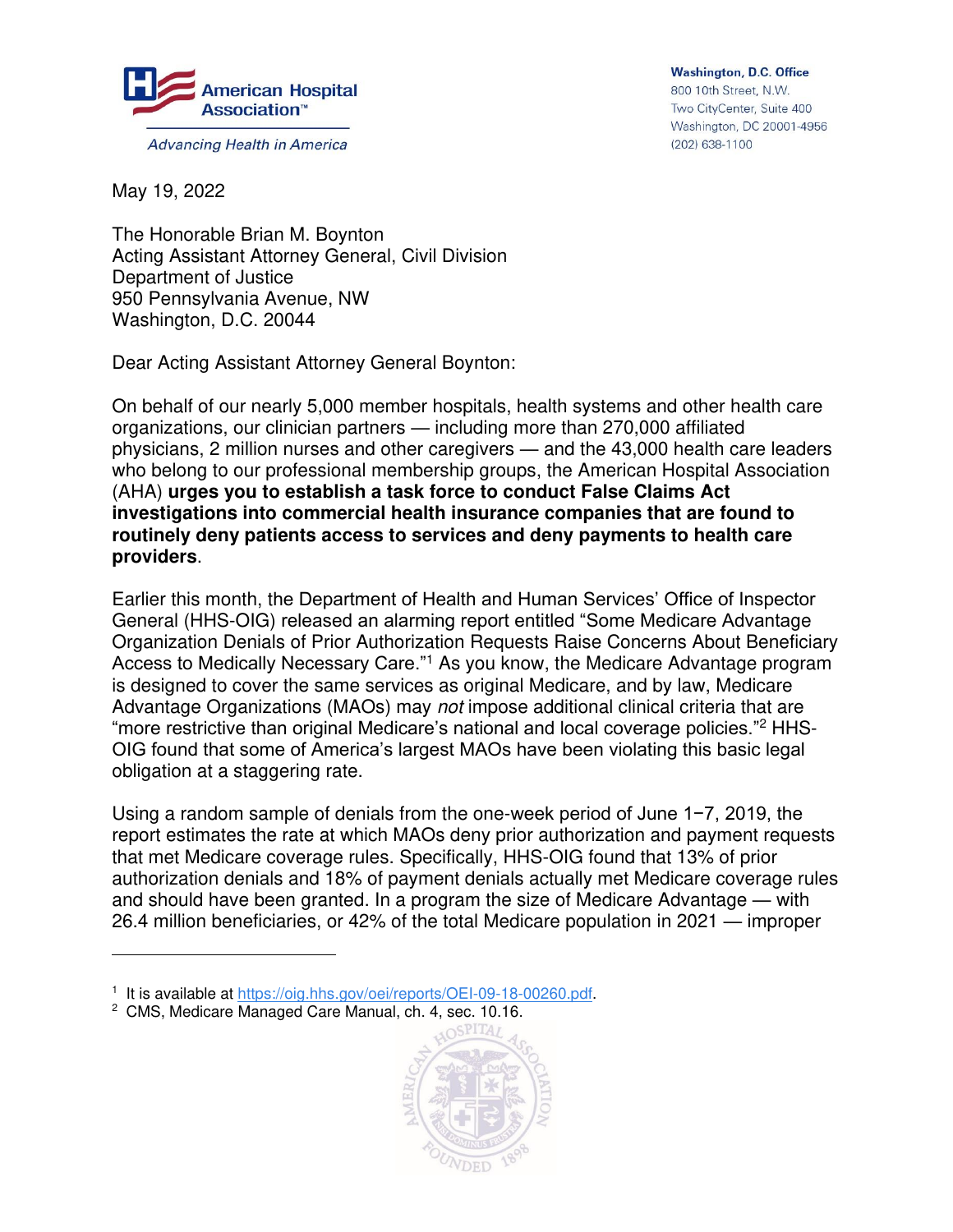The Honorable Brian M. Boynton May 19, 2022 Page 2 of 4

denials at this rate is unacceptable. Yet, as the report explained, because the government pays MAOs a roughly \$1,000 per-beneficiary capitation rate, they have every incentive to deny services to patients or payments to providers in order to boost their own profits. As HHS-OIG's report shows, this is exactly what certain MAOs have been doing — again and again. And in a \$300-plus billion federal program, the losses to the public fisc are immense.

While the numbers alone tell a distressing story, the report also describes the harrowing human impact of these MAOs' behavior. Just consider the following few examples described in the report:

- A 72-year old woman presented with a cancerous breast tumor. The MAO denied her breast reconstruction surgery, stating "that the service was not covered."<sup>3</sup> That decision was reversed only after the OIG requested data from the insurer.
- An MAO refused to admit a 67-year old patient to an inpatient rehabilitation facility, even though he presented with an "acute right-sided ischemic stroke and [was] seen at the emergency department with new onset slurred speech."<sup>4</sup> "The beneficiary had difficulty swallowing, was at significant risk of aspiration and fluid penetration, at high risk for pneumonia, and, therefore," according to the Medicare Benefit Policy Manual, "should have been under the frequent supervision of a rehabilitation physician."<sup>5</sup>
- An MAO refused to pay \$150 a month for a hospital bed with rails, even though a 93-year-old patient had a history of epilepsy, early onset Alzheimer's, rheumatoid arthritis, chronic back pain, knee and joint stiffness, and limited range of motion.<sup>6</sup> HHS-OIG's medical experts determined, however, that this bed request was medically necessary "due to the beneficiary's chronic conditions and movement limitations."<sup>7</sup>

These harmful denials all occurred in a single week. Imagine what else the Justice Department might find if it conducted a more far-reaching investigation?

The HHS-OIG report offers several forward-looking recommendations to remedy this serious problem of improper denials. Those recommendations are sensible, and the AHA applauds them. But they are not enough. After all, as the report notes, HHS-OIG had identified similar problems with improper MAO denials in a September 2018 report, and as of March 2022, the Centers for Medicare & Medicaid Services had not yet acted on all of HHS-OIG's recommendations.

 $\overline{a}$ 

<sup>&</sup>lt;sup>3</sup> See Appendix B, Example D385.

<sup>4</sup> See Appendix B, Example D270.

<sup>5</sup> Id.

<sup>&</sup>lt;sup>6</sup> See Appendix B, Example D232.

<sup>7</sup> Id.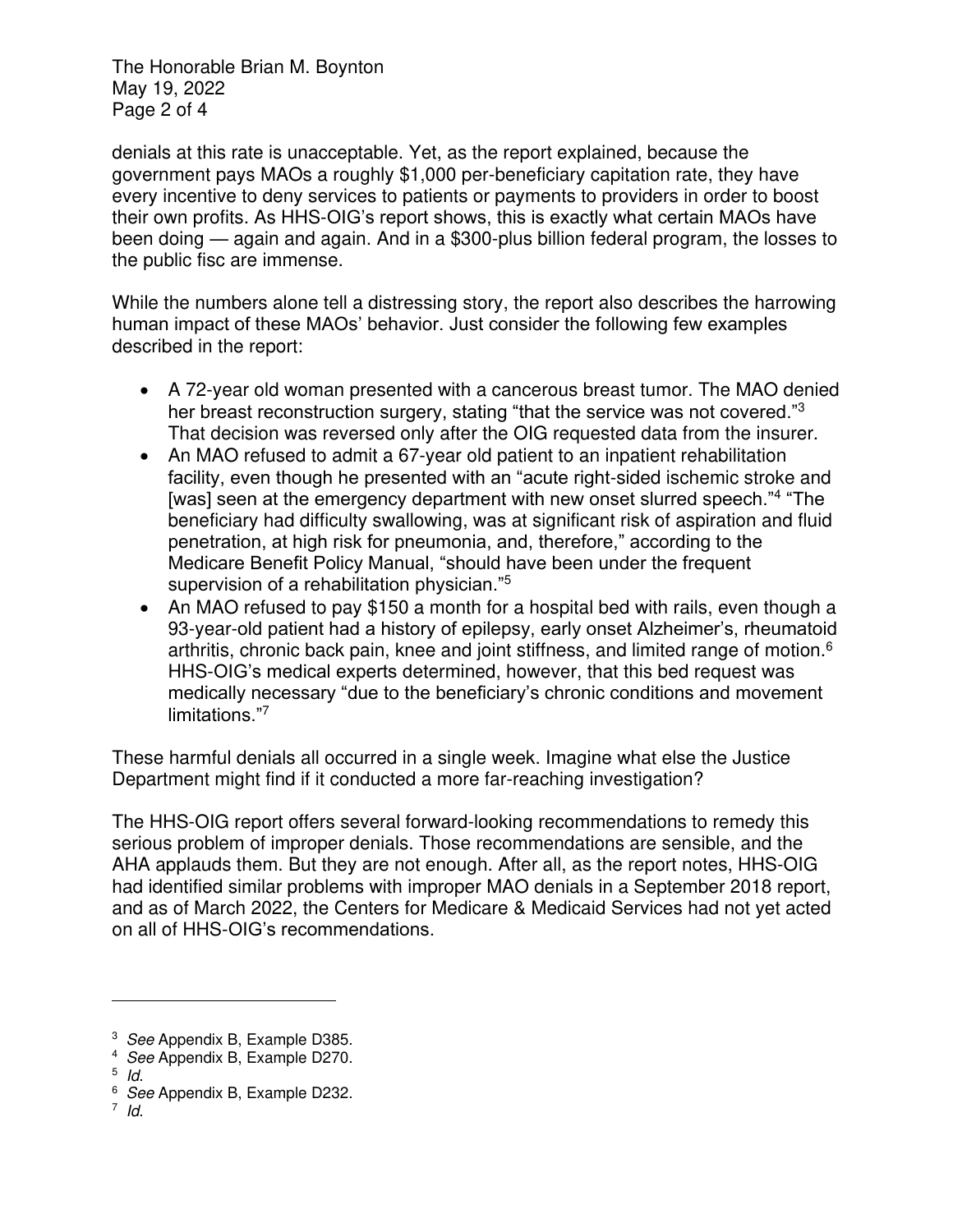The Honorable Brian M. Boynton May 19, 2022 Page 3 of 4

 $\overline{a}$ 

**It is time for the Department of Justice to exercise its False Claims Act authority to both punish those MAOs that have denied Medicare beneficiaries and their providers their rightful coverage and to deter future misdeeds**. This problem has grown so large — and has lasted for so long — that *only* the prospect of civil and criminal penalties can adequately prevent the widespread fraud certain MAOs are perpetrating against sick and elderly patients across the country, as well as against the public fisc every time commercial insurers take \$1,000 per beneficiary while denying medically-necessary services.

When you first took office in early 2021, you gave remarks at the Federal Bar Association's Annual Conference in which you highlighted the Civil Division's False Claims Act priorities. Among those priorities, you listed "schemes that take advantage of elderly patients by providing them poor or unnecessary health care  $-$  or too often no care at all."<sup>8</sup> You also listed a variety of health care-related priorities, noting that "the Civil Division has increasingly been undertaking sophisticated analyses of Medicare data to uncover potential fraud schemes that have not been identified. Yet another important priority for the Department has been investigating and litigating a growing number of matters related to Medicare Part C, which is Medicare's managed care program, whistleblower suits, as well as to help analyze and support the allegations that we do receive from such suits."<sup>9</sup> The fraud uncovered by HHS-OIG fall squarely within your priorities: Seniors are being regularly refused vital medical services, and the Department is well-equipped to use its sophisticated anti-fraud tools to go after this persistent misconduct by certain MAOs. This is why the Civil Division has indicated that "another important priority for the Department has been investigating and litigating a growing number of matters related to Medicare Part C, which is Medicare's managed care program."<sup>10</sup>

As the HHS-OIG report makes crystal clear, a more sustained Justice Department commitment is needed to fully tackle this problem. **And it is time for the Civil Division to focus more directly on the commercial insurers who commit this fraud.<sup>11</sup> The AHA therefore urges you to create a "Medicare Advantage Fraud Task Force" to investigate those MAOs that are failing to live up to the commitments they make to the federal government and the Medicare beneficiaries they have been entrusted to serve.** Doing so will ensure that our oldest Americans get the care they

<sup>&</sup>lt;sup>8</sup> Acting Assistant Attorney General Brian M. Boynton Delivers Remarks at the Federal Bar Association Qui Tam Conference (Feb. 17, 2021), [https://www.justice.gov/opa/speech/acting-assistant-attorney-general](https://www.justice.gov/opa/speech/acting-assistant-attorney-general-brian-m-boynton-delivers-remarks-federal-bar)[brian-m-boynton-delivers-remarks-federal-bar](https://www.justice.gov/opa/speech/acting-assistant-attorney-general-brian-m-boynton-delivers-remarks-federal-bar) (emphasis added). <sup>9</sup> Id.

<sup>10</sup> Remarks of Deputy Assistant Attorney General Michael D. Granston at the ABA Civil False Claims Act and Qui Tam Enforcement Institute (Dec. 2, 2020), [https://www.justice.gov/opa/speech/remarks-deputy](https://www.justice.gov/opa/speech/remarks-deputy-assistant-attorney-general-michael-d-granston-aba-civil-false-claims-act)[assistant-attorney-general-michael-d-granston-aba-civil-false-claims-act.](https://www.justice.gov/opa/speech/remarks-deputy-assistant-attorney-general-michael-d-granston-aba-civil-false-claims-act)

<sup>11</sup> John C. Richter, Amy Boring, and Christina Kung, Top False Claims Act Developments (Aug. 12, 2021), <https://www.chamberlitigation.com/FalseClaimsAct3> ("[T]here have not been many FCA cases against Medicare Part C insurers historically, as compared with other entities in the healthcare space.").